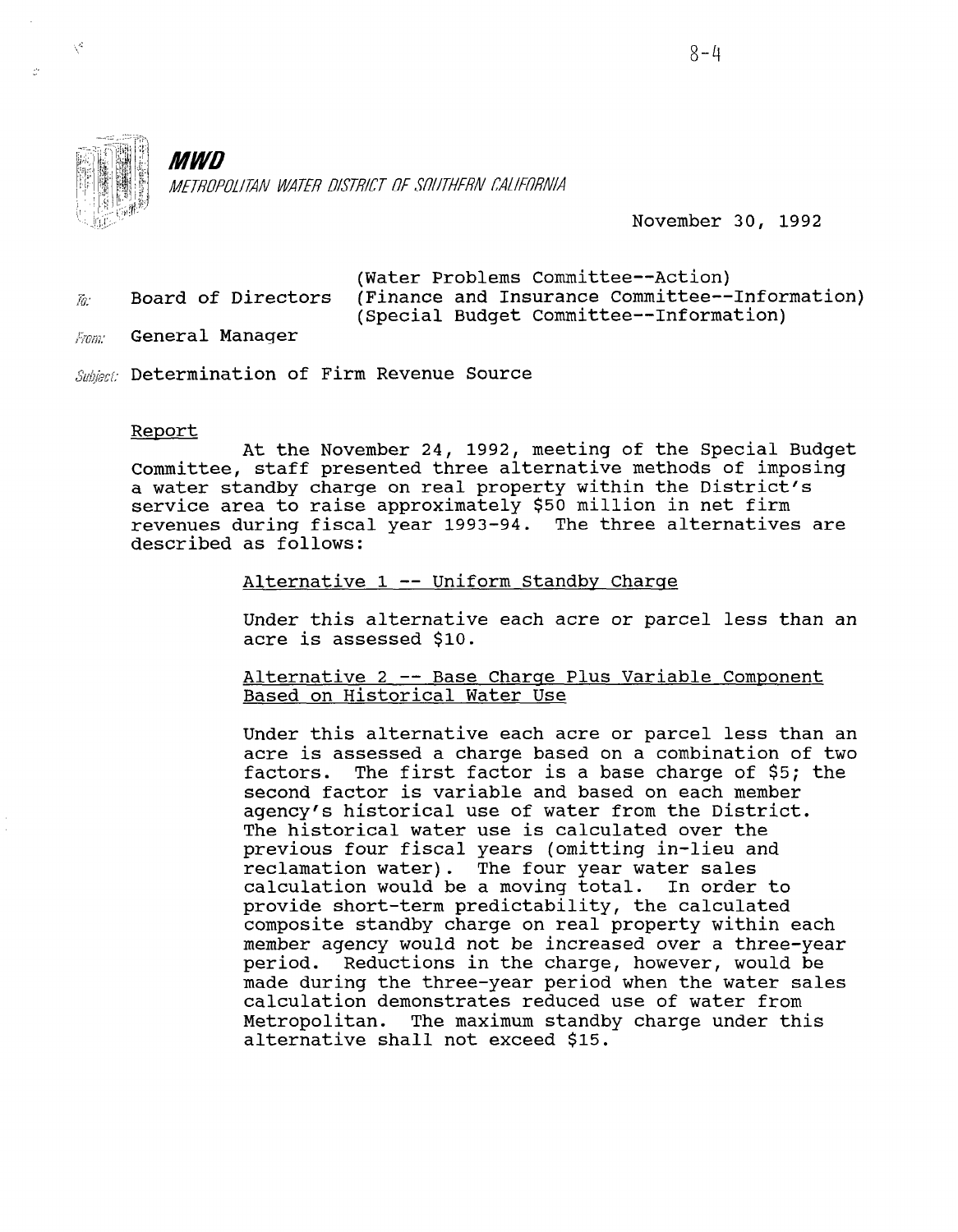## Alternative 3 -- Variable Charge Based on Reliance on MWD

Under this alternative the net \$50 million in revenue to be raised would be assessed proportionally on the real property within each member agency based on each agency's reliance on Metropolitan's water supply. The charge per acre or parcel less than an acre would be determined as follows:

| Percent of Agency Water | Standby |
|-------------------------|---------|
| Purchased from MWD      | Charge  |
| $0 - 20$                | \$3.25  |
| $20 - 40\%$             | 6.50    |
| $40 - 60\%$             | 9.75    |
| $60 - 80\%$             | 13.00   |
| $80 - 100$ %            | 16.25   |

Tables 1 through 3 attached to this letter show the estimated standby charges and total amounts to be collected for each member agency under the respective alternatives.

This letter recommends that the Water Problems Committee make a determination that the approximate \$50 million in net firm revenue expected to be recommended by the Finance and Insurance Committee for 1993-94 be collected by means of a water standby charge. It will be necessary for the Board to determine which of the alternative standby charges should be implemented and adopt an appropriate resolution of intent at its January 1993 meeting.

It should be understood that any method selected will be dependent for its validity upon the preparation of an engineers report justifying the amount and the allocation of the charge. Also, legal issues raised in previous letters related to the authority for collection of the standby charge through the tax rolls remain a matter of concern. However, I am advised that while the issues are not free from doubt, it is the considered opinion of the Legal Department that the procedures to be adopted in imposing and collecting the standby charge should be sustained in the event of challenge.

The recommendations made in this letter are exempt from the recommendations made in this letter are exempt from the california Environmental Qua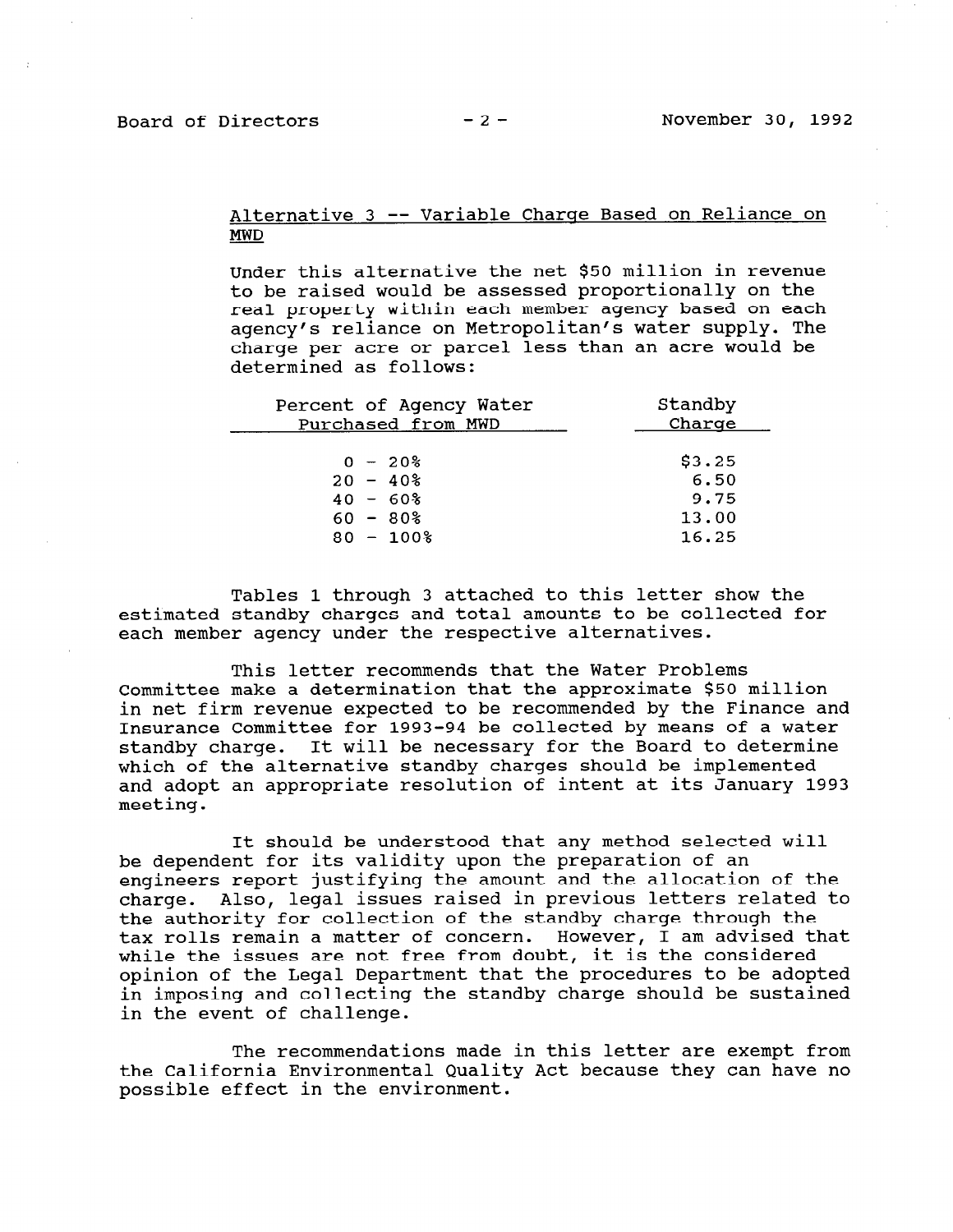Board of Directors -3 - November 30, 1992

Board Committee Assignments

This letter is being referred to:

The Special Budget Committee because of its authority to review and make recommendations on proposed annual budgets pursuant to Administrative Code Section 2531;

The Finance and Insurance Committee because of its authority to study, advise and make recommendations with regar to determination of revenues to be obtained through sales of water, water standby or availability of service charges and levying of taxes pursuant to Administrative Code Section 2441  $(e)$ ; and

The Water Problems Committee because of its authority to study, advise and make recommendations with regard to policies affecting the selling prices of water and policies regarding allocation of water standby and availability of service charges within the District pursuant to Administrative Code Section  $2481(d)$ , (e), and  $(f)$ .

Recommendation

### WATER PROBLEMS COMMITTEE FOR ACTION.

It is recommended that the Water Problems Committee make a determination that net firm revenue exclusive of ad valorem property taxes recommended by the Finance and Insurance Committee for Fiscal Year 1993-94 be raised by means of a water standby charge on land within the District's service area.

CP:GDL\mjc

Attachments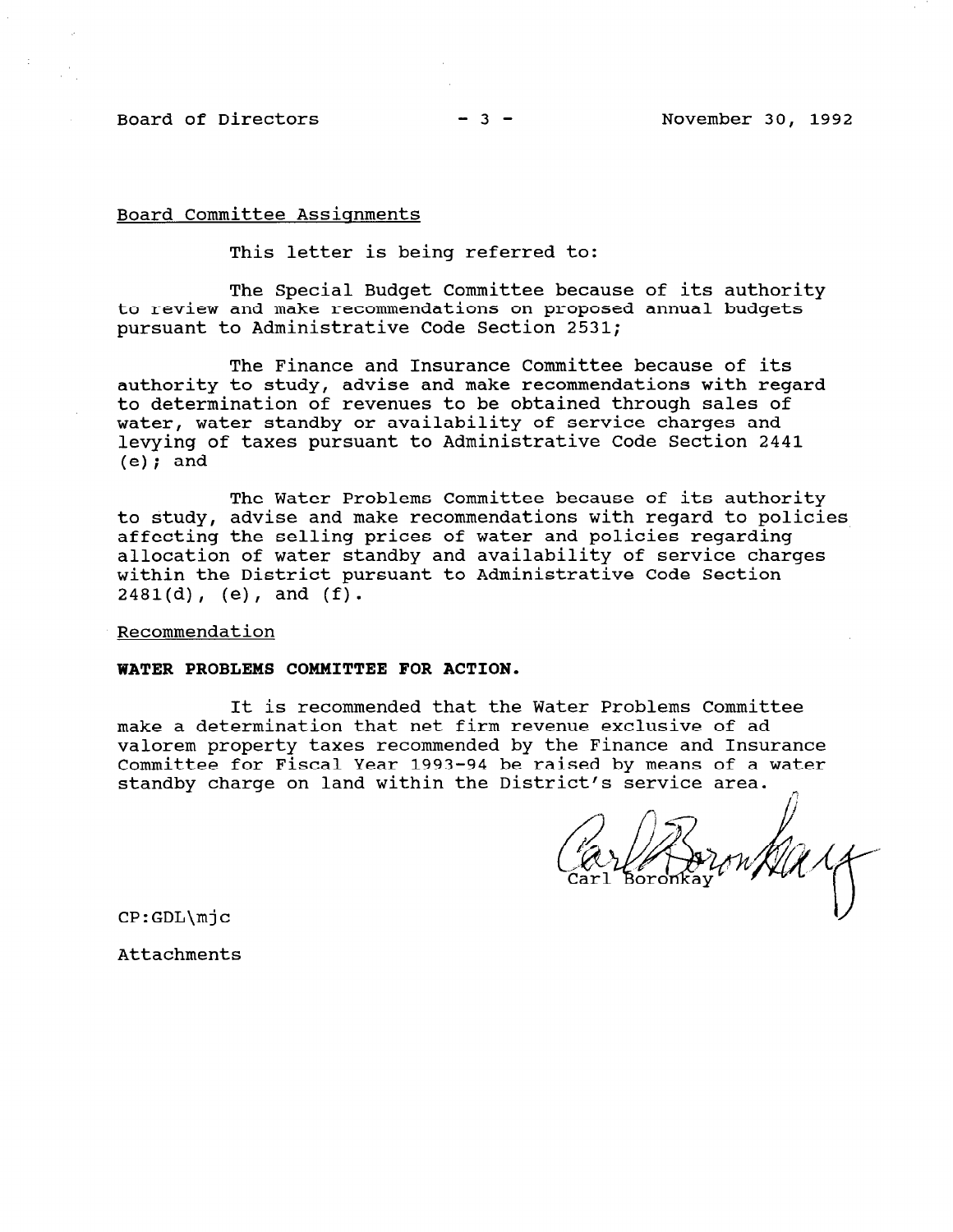#### TABLE 1 (Alternative 1)

Ŵ

 $\sim$ 

UNIFORM PARCEL CHARGE

|                                          | (1)         | (2)            | (3)            |  |
|------------------------------------------|-------------|----------------|----------------|--|
|                                          |             |                | $(1)$ (2)      |  |
|                                          | NUMBER      | <b>CHARGE</b>  |                |  |
|                                          | OF PARCELS  | <b>PER</b>     | CR068          |  |
| <b>MEMBER ACENCIES</b>                   | or acres    | PARCEL         | <b>REVENUE</b> |  |
|                                          |             |                |                |  |
| City of Beverly Hills                    | 9,117.2     | \$10.00        | \$91,172       |  |
| City of Burbank                          | 28,341.4    | <b>\$10.00</b> | \$283,414      |  |
| Central Basin MWD                        | 336,822.4   | \$10.00        | \$3,368,224    |  |
| City of compton                          | 18,036.2    | \$10.00        | \$180,362      |  |
| roothill me                              | 30,377.0    | \$10.00        | \$303,770      |  |
| City of Glendale                         | 44,042.1    | \$10.00        | \$440,421      |  |
| Las Virgenes MSD                         | 70,865.5    | \$10.00        | \$708,655      |  |
| City of Long Seach                       | 87,440.7    | \$10.00        | \$874,407      |  |
| City of Los Angeles                      | 770,918.6   | \$10.00        | \$7,709,186    |  |
| City of Pasadena                         | 36,358.4    | \$10.00        | \$363,584      |  |
| City of San Fernando                     | 5,170.2     | \$10.00        | \$51,702       |  |
| City of San Marino                       | 5,017.0     | \$10.00        | \$50,170       |  |
| City of Santa Monica                     | 20,692.8    | \$10.00        | \$206,928      |  |
| Three Valleys 100                        | 154,669.0   | \$10.00        | \$1,516,690    |  |
| City of Torrance                         | 37,535.5    | \$10.00        | \$375,355      |  |
| Upper San Gabriel MRD                    | 231,723.8   | \$10.00        | \$2,317,238    |  |
| West Basin MWD                           | 247,872.0   | \$10.00        | \$2,478,720    |  |
| Los Angeles County                       | 2,134,999.8 | \$10.00        | \$21,349,998   |  |
| City of Anaheim                          | 69,755.1    | \$10.00        | \$697.551      |  |
| <b>Coastal MWD</b>                       | 106,785.0   | \$10.00        | \$1,067,850    |  |
| city of Fullerton                        | 35, 164.3   | \$10.00        | \$351,643      |  |
| men of orange county                     | 670, 377.8  | \$10.00        | \$6,703,778    |  |
| City of Santa Ana                        | 57,361.5    | \$10.00        | \$573,615      |  |
| Orange County                            | 939,443.7   | \$10.00        | \$9,394,437    |  |
| <b>Lastern MAD</b>                       | 388,410.5   | \$10.00        | \$3,884,105    |  |
| <del>Wes</del> tern 168 of Riverside Co. | 285,021.9   | \$10.00        | \$2,850,219    |  |
| Riverside County                         | 673,432.3   | \$10.00        | \$6,734,323    |  |
|                                          |             |                |                |  |
| chino Basin RMD                          | 215,399.1   | \$10.00        | \$2,153,991    |  |
| san Bernardino County                    | 215,399.1   | \$10.00        | \$2,153,991    |  |
|                                          |             |                |                |  |
| Callequas MWD                            | 345,203.1   | \$10.00        | \$3,452,031    |  |
| Ventura County                           | 345, 203.1  | \$10.00        | \$3,452,031    |  |
| san Diego CWA                            | 1,076,382.1 | \$10.00        | \$10,763,821   |  |
| San Diego County                         | 1,076,382.1 | \$10.00        | \$10,763,821   |  |
|                                          |             |                |                |  |
| Total                                    | 5,384,860.0 | \$10.00        | \$53,848,600   |  |

the control of the second control

 $\frac{1}{2}$ 

C:\QPRO\REVENUE\ALTS.WQ1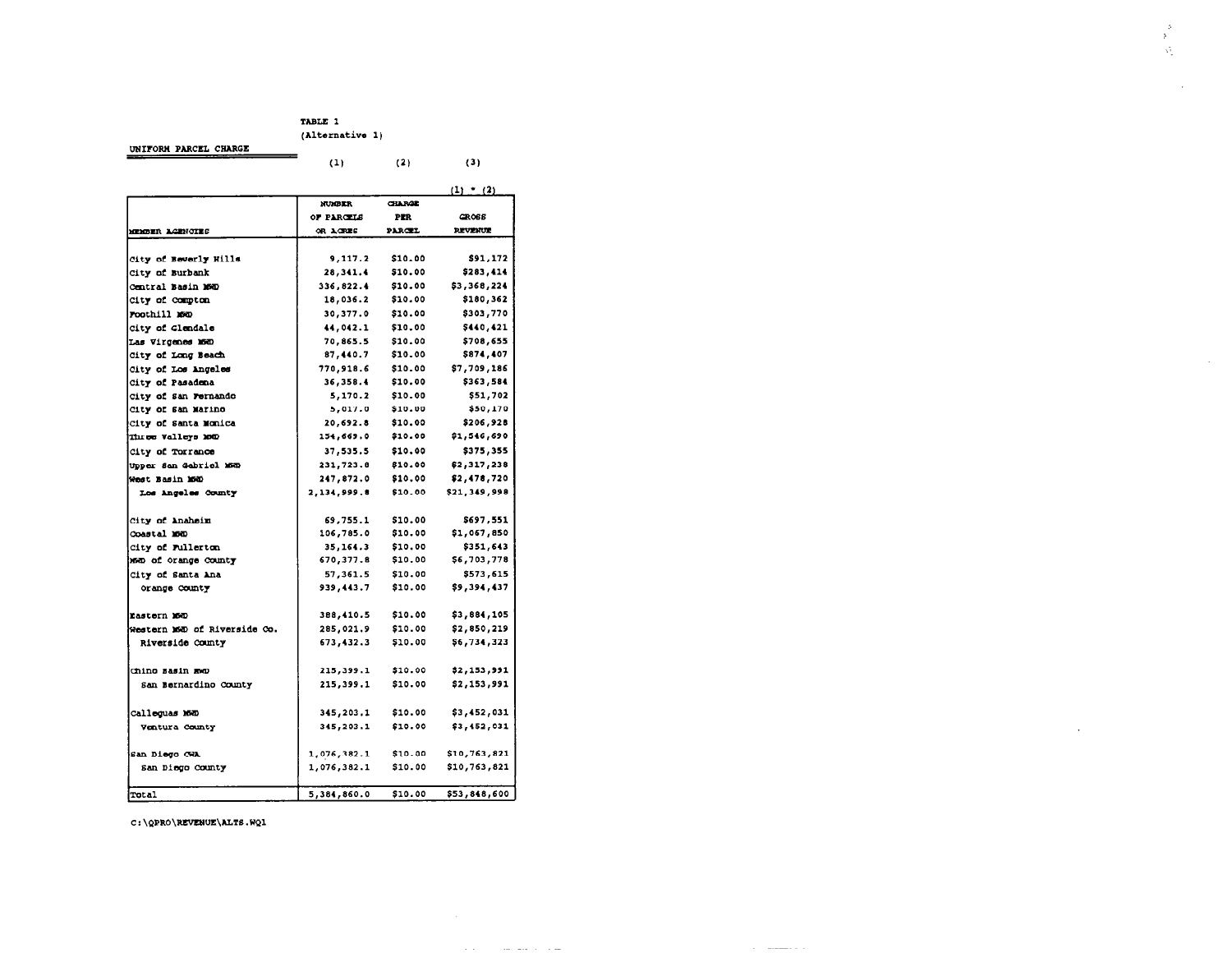Table 2 (Alternative 2)  $\frac{5}{3}$ 

 $\sim$ 

 $\mathcal{L}(\mathcal{L})$  and  $\mathcal{L}(\mathcal{L})$  and  $\mathcal{L}(\mathcal{L})$ 

 $\alpha_{\rm i}$ 

| BASE PLUS HISTORIC CHARGE                |                 |               |               |              |                  |               |               |                 |  |
|------------------------------------------|-----------------|---------------|---------------|--------------|------------------|---------------|---------------|-----------------|--|
|                                          | (1)             | (2)           | (3)           | (4)          | (5)              | (6)           | (7)           | (8)             |  |
|                                          |                 |               | $(1)$ * $(2)$ |              |                  |               | $(1) + (6)$   | $(3) + (5)$     |  |
|                                          | <b>BASE PER</b> | <b>NUMBER</b> |               | 2.360        |                  | VARIABLE      | TOTAL         |                 |  |
|                                          | PARCEL OR       | OF PARCELS    | AMOUNT        | <b>VATER</b> | \$T0B            | <b>PARCEL</b> | <b>PARCEL</b> | <b>GROSS</b>    |  |
| MEMBER AGENCIES                          | ACRE            | OR ACRES      | COLLECTED     | USE          | <b>COLLECTED</b> | <b>CHARGE</b> | <b>CILROZ</b> | <b>REVENUES</b> |  |
|                                          |                 |               |               |              |                  |               |               |                 |  |
| City of Beverly Hills<br>City of Burbank | \$5.00          | 9,117.2       | \$45,586      | 0.82511      | \$91,171.80      | \$10.00       | \$15.00       | \$136,757.70    |  |
|                                          | \$5.00          | 28,341.4      | \$141,707     | 0.9307%      | \$260,606.44     | \$9.20        | \$14.20       | \$402,313.54    |  |
| Central Basin 160<br>City of Compton     | \$5.00          | 336,822.4     | \$1,684,112   | 6.5374%      | \$1,830,463.70   | \$5.43        | \$10.43       | \$3,514,575.55  |  |
|                                          | \$5.00          | 18,036.2      | \$90,181      | 0.25224      | \$70,629.50      | \$3.92        | \$8.92        | \$160,810.65    |  |
| Foothill M60                             | \$5.00          | 30,377.0      | \$151,885     | $0.5727$ *   | \$160,348.78     | \$5.28        | \$10.28       | \$312,233.93    |  |
| City of Glendale                         | \$5.00          | 44,042.1      | \$220,211     | 1.1379%      | \$318,606.13     | \$7.23        | \$12.23       | \$538,816.68    |  |
| Las Virgenes MWD                         | \$5.00          | 70,865.5      | \$354,328     | 0.7676%      | \$214,932.80     | \$3.03        | \$8.03        | \$569,260.50    |  |
| City of Long Beach                       | \$5.00          | 87,440.7      | \$437,203     | 2.2346%      | \$625,685.80     | \$7.16        | \$12.16       | \$1,062,889.05  |  |
| City of Los Angeles                      | \$5.00          | 770,918.6     | \$3,854,593   | 10.1269%     | \$2,835,538.30   | \$3.68        | \$8.68        | \$6,690,131.25  |  |
| City of Pasadena                         | \$5.00          | 36,358.4      | \$181,792     | 0.8737       | \$244,626.58     | \$6.73        | \$11.73       | \$426,418.73    |  |
| <b>City of San Pernando</b>              | \$5.00          | 5,170.2       | \$25,851      | 0.0530%      | \$14,839.69      | \$2.87        | \$7.87        | \$40,690.49     |  |
| City of San Marino                       | \$5.00          | 5,017.0       | \$25,085      | 0.05804      | \$16, 242.38     | \$3.24        | \$8.24        | \$41,327.33     |  |
| City of Santa Monica                     | \$5.00          | 20,692.8      | \$103,464     | 0.5967       | \$167,069.68     | \$8.07        | \$13.07       | \$270,533.68    |  |
| Three Valleys MWD                        | \$5.00          | 154,669.0     | \$773,345     | 3.9816%      | \$1,114,858.53   | \$7.21        | \$12.21       | \$1,888,203.28  |  |
| City of Torrance                         | \$5.00          | 37,535.5      | \$187,678     | 0.9696%      | \$271,497.79     | \$7.23        | \$12.23       | \$459,175.39    |  |
| Upper San Cabriel M60                    | \$5.00          | 231,723.8     | \$1,158,619   | 3.5306%      | \$988,564.48     | \$4.27        | \$9.27        | \$2,147,183.43  |  |
| West Basin MWD                           | \$5.00          | 247,872.0     | \$1,239,360   | 10.0209%     | \$2,478,720.20   | \$10.00       | \$15.00       | \$3,718,080.30  |  |
| Los Angeles County                       | \$5.00          | 2,134,999.8   | \$10,674,999  | 43.4693%     | \$11,704,402.57  | \$5.48        | \$10.48       | \$22,379,401.47 |  |
| City of Anaheim                          | \$5.00          | 69,755.1      | \$348,775     | 0.8835%      | \$247,373.53     | \$3.55        | \$8.55        | \$596,148.98    |  |
| Coastal MWD                              | \$5.00          | 106,785.0     | \$533,925     | 2.51618      | \$704,520.93     | \$6.60        | \$11.60       | \$1,238,445.83  |  |
| City of Fullerton                        | \$5.00          | 35,164.3      | \$175,822     | 0.71774      | \$200,961.53     | \$5.71        | \$10.71       | \$376,783.13    |  |
| MMD of Orange County                     | \$5.00          | 670,377.8     | \$3,351,889   | 12.1808%     | \$3,410,620.83   | \$5.09        | \$10.09       | \$6,762,509.63  |  |
| City of Santa Ana                        | \$5.00          | 57.361.5      | \$286,808     | 0.58934      | \$164,998.26     | \$2.88        | \$7.88        | \$451,805.81    |  |
| Orange County                            | \$5.00          | 939,443.7     | \$4,697,218   | 16.8874%     | \$4,728,475.09   | \$5.03        | \$10.03       | \$9,425,693.39  |  |
| Lastern MD                               | \$5.00          | 388,410.5     | \$1,942,052   | 2.6935%      | \$754,185.33     | \$1.94        | \$6.94        | \$2,696,237.63  |  |
| Western MWD of Riverside Co.             | \$5.00          | 285,021.9     | \$1,425,109   | 4.3015%      | \$1,204,406.12   | \$4.23        | \$9.23        | \$2,629,515.42  |  |
| Riverside County                         | \$5.00          | 673,432.3     | \$3,367,162   | 6.9950%      | \$1,958,591.45   | \$2.91        | \$7.91        | \$5,325,753.05  |  |
| Chino Basin MWD                          | \$5.00          |               |               | 1.9921%      |                  |               |               |                 |  |
|                                          |                 | 215,399.1     | \$1,076,995   |              | \$557,786.07     | \$2.59        | \$7.59        | \$1,634,781.47  |  |
| San Bernardino County                    | \$5.00          | 215,399.1     | \$1,076,995   | 1.9921%      | \$557,786.07     | \$2.59        | \$7.59        | \$1,634,781.47  |  |
| Calloquas Mem                            | \$5,00          | 345,203.1     | \$1,726,015   | 5.6419%      | \$1,579,730.12   | \$4.58        | \$9.58        | \$3,305,745.37  |  |
| Ventura County                           | \$5.00          | 345,203.1     | \$1,726,015   | 5.6419%      | \$1,579,730.12   | \$4.58        | \$9.58        | \$3,305,745.37  |  |
| San Diego CWA                            | \$5.00          | 1,076,382.1   | \$5,381,911   | 25.0144%     | \$7,004,025.07   | \$6.51        | \$11.51       | \$12,385,935.57 |  |
| San Diego County                         | \$5.00          | 1,076,382.1   | \$5,381,911   | 25.0144%     | \$7,004,025.07   | \$6.51        | \$11.51       | \$12,385,935.57 |  |
| Total                                    | \$5.00          | 5,384,860.0   | \$26,924,300  | 100.0000%    | \$27,533,010.38  | \$5.11        | \$10.11       |                 |  |
|                                          |                 |               |               |              |                  |               |               | \$54,457,310.33 |  |

C:\QPRO\REVENUE\ALTS.WQ1

 $\sim 10^6$